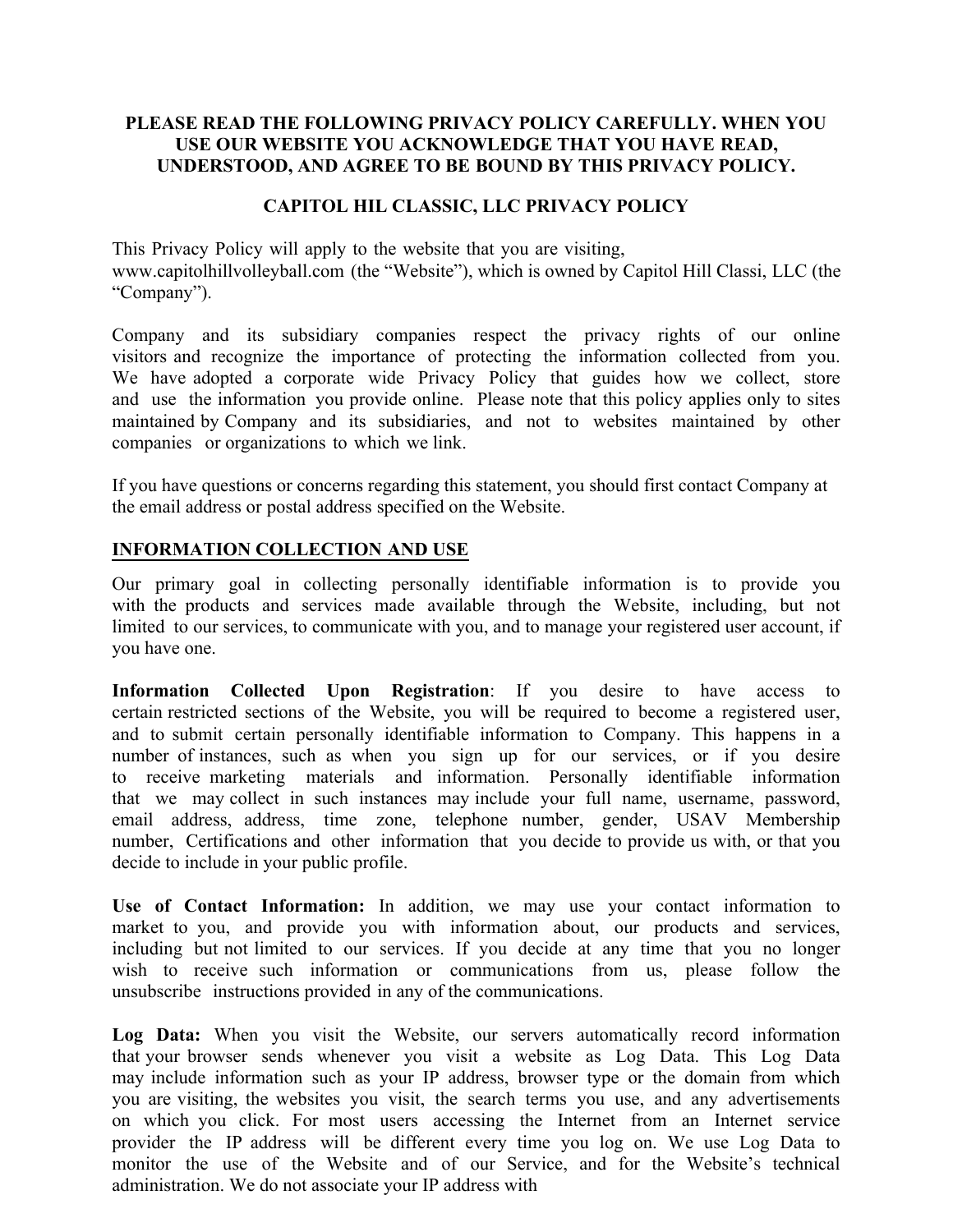any other personally identifiable information to identify you personally, except in case of violation of the Terms of Service.

**Your Account**: If you use this site, you are responsible for maintaining the confidentiality of your account and password and for restricting access to your computer, and you agree to accept responsibility for all activities that occur under your account or password. Company reserves the right to refuse service, terminate accounts, remove or edit content, or cancel orders in their sole discretion.

**Cookies:** We use cookies and other technologies to passively collect demographic information, personalize your experience on our site and monitor advertisements and other activities. Cookies are small files downloaded to your computer to track movements within web sites. We may link cookie information to personal information. Cookies link to information regarding what items you have selected for purchase at our store or pages you have viewed. This information is used to keep track of your shopping cart and make sure you don't see the same ad repeatedly. Also, we use cookies to deliver content specific to your interest and to monitor Website usage. Some of our sites use an outside ad company to display ads. These ads may contain cookies. Our ad companies collect cookies received with banner ads, and Company does not have access to this information. Most browsers are automatically set to accept cookies whenever you visit a website. You can disable cookies or set your browser to alert you when cookies are being sent. However some areas of our sites will not function properly if you do so. Please note that this privacy policy covers the use of cookies by Company only and does not cover the use of cookies by any advertisers.

**Other Technologies:** Other technologies used include clear GIFs. Clear GIFs also known as web bugs, beacons or tags, are small graphic images placed on a web page, web-based document, or in an e-mail message. Clear GIFs are invisible to the user because they are typically very small (only 1-by-1 pixel) and the same color as the background of the web page, document or e-mail message. We do not use clear GIFs to collect personal information about you. However, we may use clear GIFs to capture statistical usage information for our web pages, features or other elements on a web page. We may correlate this information to a user to personalize user experience and for statistical analysis of user experiences on our web pages.

**Third Party Services:** Users may register for other services from our Website. Certain products and/or services available on our Website are provided to you in partnership with third parties' and may require you to disclose personally identifiable information in order to register for and access such products and/or services. Such products and/or services shall identify the third party partners at the point of registration. If you elect to register for such products and/or services, your personally identifiable information will be transferred to such third parties' and will be subject to the privacy policy and practices of such third parties'. We are not responsible for the privacy practices and policies of such third parties' and, therefore, you should review the privacy practices and policies of such third parties' prior to providing your personally identifiable information in connection with such products and/or services.

**Service Providers:** We engage certain trusted third parties to perform functions and provide services to us, including, without limitation, hosting and maintenance, customer relationship,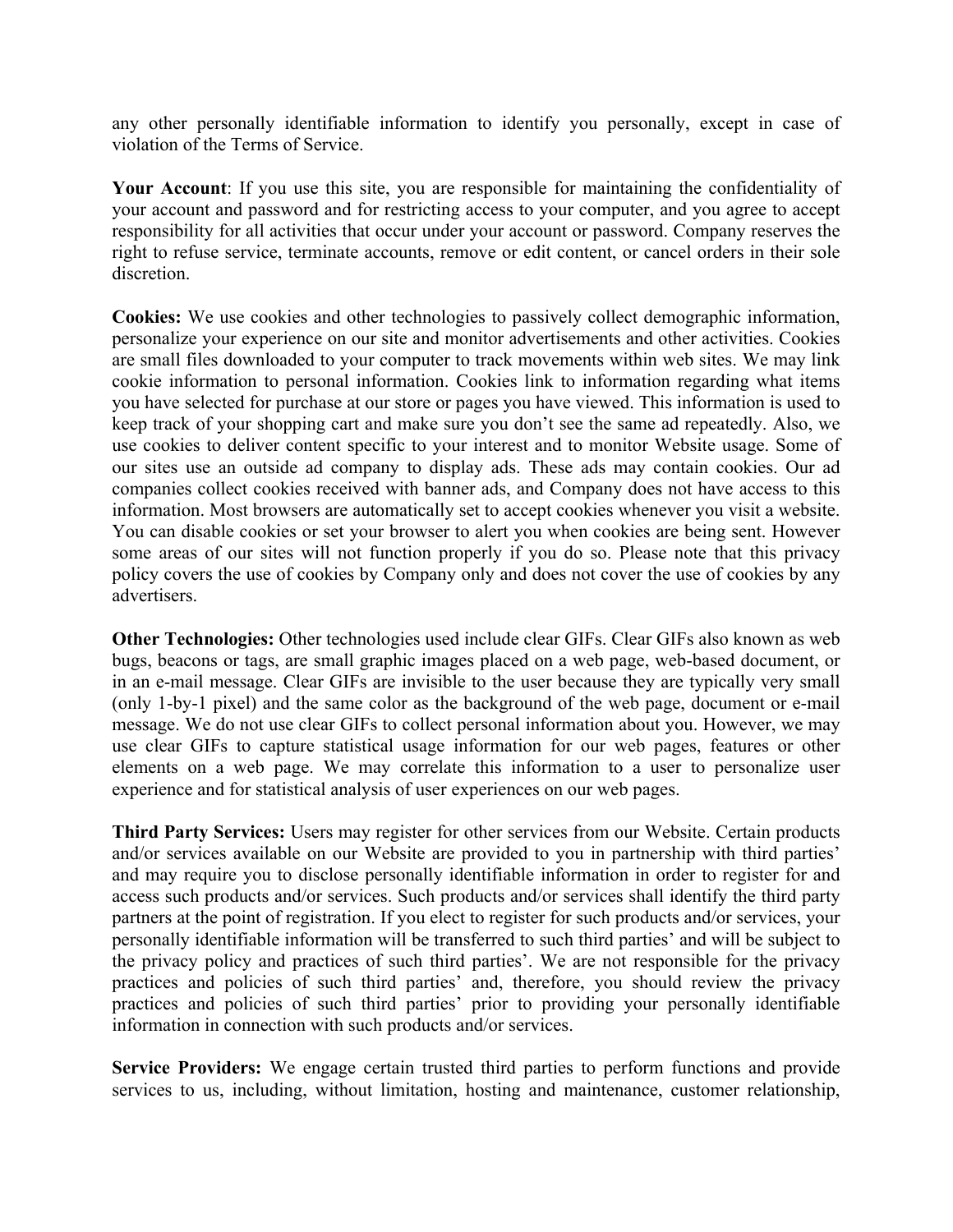database storage and management, and direct marketing campaigns. We will share your personally identifiable information with these third parties, but only to the extent necessary to perform these functions and provide such services, and only pursuant to binding contractual obligations requiring such third parties to maintain the privacy and security of your data.

**Law Enforcement:** We cooperate with government and law enforcement officials or private parties to enforce and comply with the law. We may disclose any information about you to government or law enforcement officials or private parties as we, in our sole discretion, believe necessary or appropriate to respond to claims, legal process (including subpoenas), to protect the property and rights of Company or a third party, the safety of the public or any person, to prevent or stop any illegal, unethical, or legally actionable activity, or to comply with the law.

**Business Transfers:** We may sell, transfer or otherwise share some or all of its assets, including your personally identifiable information, in connection with a merger, acquisition, reorganization or sale of assets or in the event of bankruptcy. You will have the opportunity to opt out of any such transfer if the new entity's planned processing of your information differs materially from that set forth in this Privacy Policy.